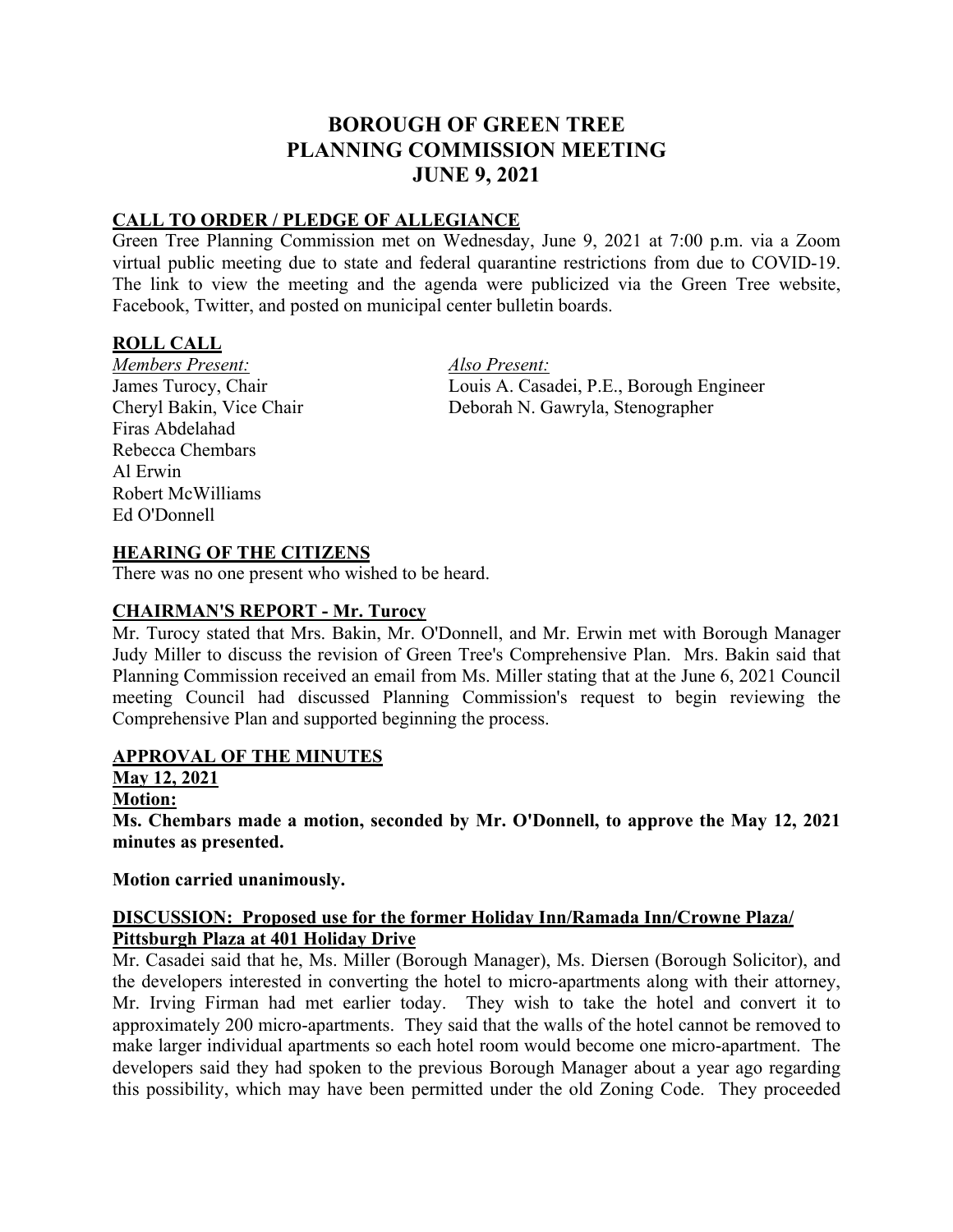with plans based upon that conversation until their mortgage company requested written approval from the Borough that their plans met the Borough's zoning regulations. They contacted the Borough and after a review of the Zoning Code they learned that the hotel is in the new Office Commercial District. The Office Commercial District permits Multi-Family Mid-Rise consisting of no more than four stories with no more than 32 units per building. Mr. Casadei said that the Use Table in the new Zoning Code only indicates "Multi-Family" as being permitted in the Office Commercial District.

Mr. Casadei asked Planning Commission to look at Section 420-28 in the new Zoning Code showing "Multi-Family" as a permitted use. The Solicitor indicated that the Use Table should be reviewed regarding this issue and any other confusing or undefined terms. She would have one of her interns also review the Use Table to see if they could find other issues that could arise.

Mr. Casadei said another item that came up during the discussion was the definition of "High Rise." The applicants had tried to imply that the Borough was being exclusionary because there was no district for high-rise multi-family in the Zoning Code. Ms. Diersen suggested that Planning Commission review the ordinance to include high-rise multi-family, so the Borough is not accused of being exclusionary in the future. Mr. Casadei said that if the developers were permitted to allow over 200 units in the hotel it could potentially result in that number being multiplied to allow 200 residential units in every building in Foster Plaza. That could create an increase in residents that could not be handled by the Borough's infrastructure, roads, and traffic.

Mr. Casadei said that the applicants had requested to attend the July Council meeting to attempt to get answers from Council regarding these issues. Mr. Turocy asked about zoning height restrictions. Mr. Casadei said that the height restriction in Office Commercial is about 75 feet, which the hotel meets, but that height restriction is not the same in a residential district. Multifamily is limited to four stories with 32 units.

Mrs. Bakin said that there were no apartments more than four stories in the Borough when the Zoning Code review took place and no one was considering the conversion of a hotel into apartments. Mr. Casadei said the issue of density had been discussed and they referenced the density of the Terrain Apartments down the road. The Terrain Apartments were formerly hotel units that had been converted into apartments and this was permitted under the old Zoning Code. Mr. Casadei said there was the possibility that the developers could fight the Borough by stating that the Borough was being exclusionary because it did not allow high density. He said Planning Commission must look at the Zoning Code again to determine where it should be included. The hotel is located in the Office Commercial District in the new Zoning Code. The number of districts were reduced in the new Zoning Code resulting in areas formerly in different zoning districts to be put together in the same district.

The zoning map from the new Zoning Code was displayed for Planning Commission to review. Mr. Casadei said the Parkway Center Holiday Inn had already contacted the Borough a while ago to see if the hotel could be converted into apartments. Mr. Casadei said they were told they could not turn that hotel into apartments at that time, but now that hotel is in the same district as the hotel on Holiday Drive and that could possibly allow the Parkway Center Holiday Inn to be converted into apartments too. Discussion continued regarding possible locations that could permit high-density multi-family housing.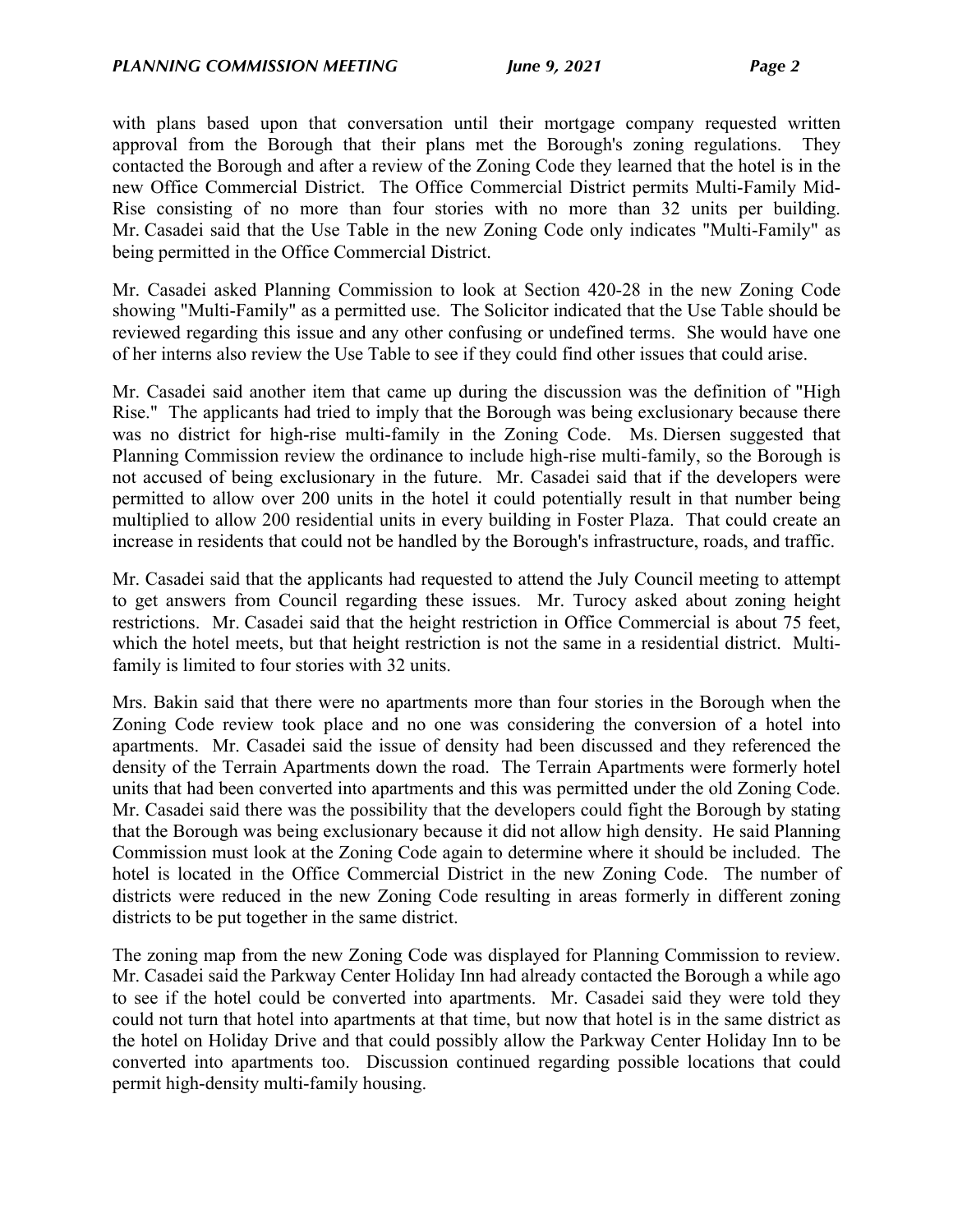Mr. Casadei said there are references to Dwelling - Multi-Family Duplex, Dwelling - Multi-Family Garden, etc., but a general Multi-Family does not exist in the code. He believed that it was a mistake or oversight. Mrs. Bakin said this issue had been revised and discussed extensively by Planning Commission. Mr. Turocy suggested that this might have been revised during Council's review of the code although there were things in the proposed Zoning Code that might need to be tweaked or might have been missed. She felt that Planning Commission should go back through the Zoning Code to see if any other oversights might exist. Mr. Casadei said he had a short list to begin with for a review. Another oversight seems to be a lack of a definition for "boarding home," which is a permitted use in a district. Mrs. Bakin said that had been discussed by Planning Commission, but must have been omitted during Council's review.

Mr. Casadei said that Ms. Diersen had provided him with several immediate issues that she had spotted: No definition for Boarding House, High-Rise Multi-Family, a single use on each lot, and Air BnB. Mr. Casadei said it would be difficult to determine setbacks if there was more than one use on a lot. Ms. Diersen indicated that she would provide some ordinances from other communities regarding how they zoned Air BnBs. Discussion continued regarding Air BnBs.

Ms. Chembars said the 2015 draft of the Zoning Code included boarding house, but seems to have been removed during later reviews. Mr. Casadei said boarding house still exists in the Use Table, but there is no definition for it. Mr. Casadei said he was aware that Planning Commission had reviewed these issues carefully, but additional changes and revisions were made in the two years after the draft was sent on to Council. Items may have been changed resulting in errors.

Mr. Casadei said that since Planning Commission had spent the most time on the new Zoning Code he felt that they should be the ones to review it again to find the issues and errors. Mrs. Bakin said that new issues like Air BnB did not exist during Planning Commission's review, but arose much later as a result of a resident requesting for zoning for it. Mrs. Bakin said that the Zoning Code is not a permanent document, but can be revised and updated as needed. Discussion and review of the Use Table continued.

Mr. Abdelahad asked if the applicants were applying to convert the hotel into a mid-rise apartment building. Mr. Casadei replied that the building is only four stories, so the height restrictions are met are met for a mid-rise apartment building, but only 32 units are permitted within the four floors. The developers are seeking to have over 200 units in the building. Review of the height and length restrictions continued.

Mrs. Bakin asked what the developers planned to do with the rooms on the first floor of the hotel that had always been banquet, restaurant, and meeting spaces. Mr. Casadei did not think they had gotten that far with their plans. Their plan would convert the building to micro-apartments since they cannot demolish walls in the structure to create larger apartments. Each individual hotel room would become a micro-apartment. Mr. Casadei said there are also minimum requirements for living spaces so the micro-apartments might not meet those requirements.

When asked, Mr. Casadei thought there were currently 212 hotel rooms. Mr. Abdelahad said if they were able to cut a doorway between two hotel rooms, there could be sufficient space for one apartment, but that would still result in more apartments than permitted. Discussion continued regarding apartment designs in the borough.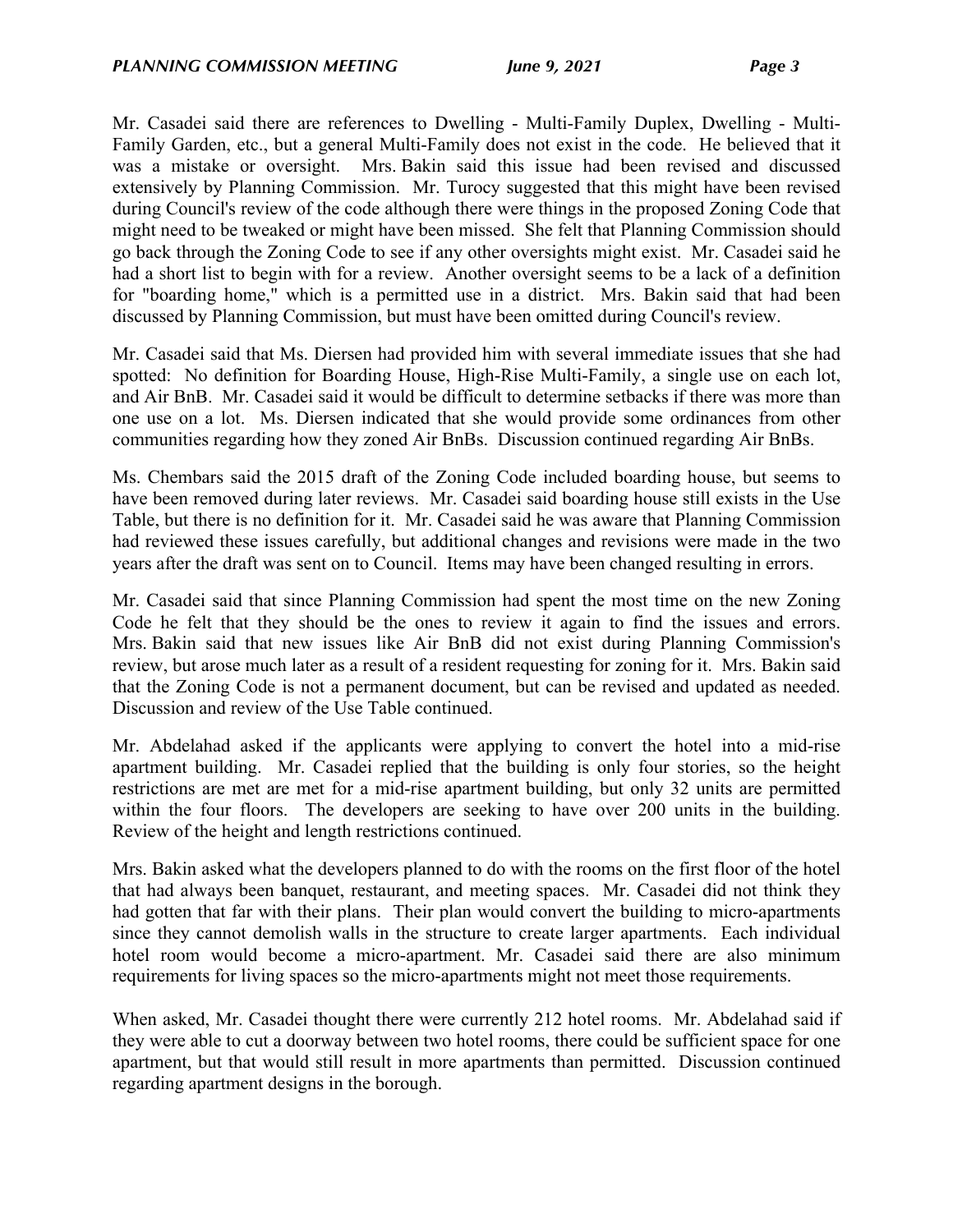Mr. Casadei said that Planning Commission should consider reviewing the Zoning Code for discrepancies or other problems before another zoning issue arises. Mr. Casadei said he would contact the Solicitor to come up with a list of items to address to start the process. He hoped it was something Planning Commission could work on soon without putting the review of the Comprehensive Plan on the back burner. Mr. Casadei said he should have more information after the developers meet with Council in July. Mrs. Bakin said if it was just an issue of reviewing a few sections for missed definitions or inclusions in the Use Table it should not be a difficult task. When asked, Mr. Casadei said the Solicitor was recommending the addition of high-rise, multi-family as a use to alleviate future issues, possibly as an overlay district that could be a conditional use issue. Mr. Casadei said that since real estate prices have been increasing, apartments have been hot items. Mr. Turocy said Planning Commission would wait to hear from the Solicitor regarding more detailed items to review in the Zoning Code.

#### **DISCUSSION: Comprehensive Plan**

Mr. Turocy said that Mrs. Bakin, Mr. O'Donnell, and Mr. Erwin met with Ms. Judy Miller to discuss the review of the Comprehensive Plan. He asked for them to provide a summary of what had been discussed at the meeting.

Mr. O'Donnell felt that meeting had gone quite well. Ms. Miller indicated that she would help Planning Commission in any way. Mr. Erwin said Ms. Miller was interested in what Planning Commission was proposing to undertake with the Comprehensive Plan and she expressed willingness to work with Council to get approval to proceed with the review. Mr. Erwin said that she is fairly new to the process as well so there was a lot of information exchanged and it was a good learning experience for both him and Ms. Miller. Mrs. Bakin said it appears that Ms. Miller took Planning Commission's request to Council and got it approved quickly.

Mr. Turocy said that Ms. Miller's email to Planning Commission indicated that she was willing to provide assistance as needed. Mr. Turocy said he attended Monday's Council meeting and Council appeared to be receptive to Planning Commission beginning the review. They understand that Planning Commission wishes to take the lead on this review, but are also willing to consider any future requests for outside help as well. Discussion continued regarding the company that consulted on the development of the current Comprehensive Plan.

Mr. Erwin said he had heard that the previous consultant had dictated a lot of the information that went into the plan. Mrs. Bakin said that was correct and during the development of the Comprehensive Plan members of the committee each had assignments to work on and anticipated that the process would take seven to ten months to complete. However, it took well over a year to complete the Comprehensive Plan. Mrs. Bakin felt that the development of the Comprehensive Plan had been poorly organized on Green Tree Borough's part with too many participants and contributors not knowing what other groups were working on.

Mr. O'Donnell said the development of the Comprehensive Plan was the first one ever done by Green Tree Borough and it was started from scratch. However, Planning Commission now has a starting document to work with and revise as needed. He felt that the revision should not take as much time as the original Comprehensive Plan had taken.

Mr. Turocy said that Local Government Academy (LGA) has a number of good resources regarding comprehensive plans. There is a video on LGA's website that could be reviewed and